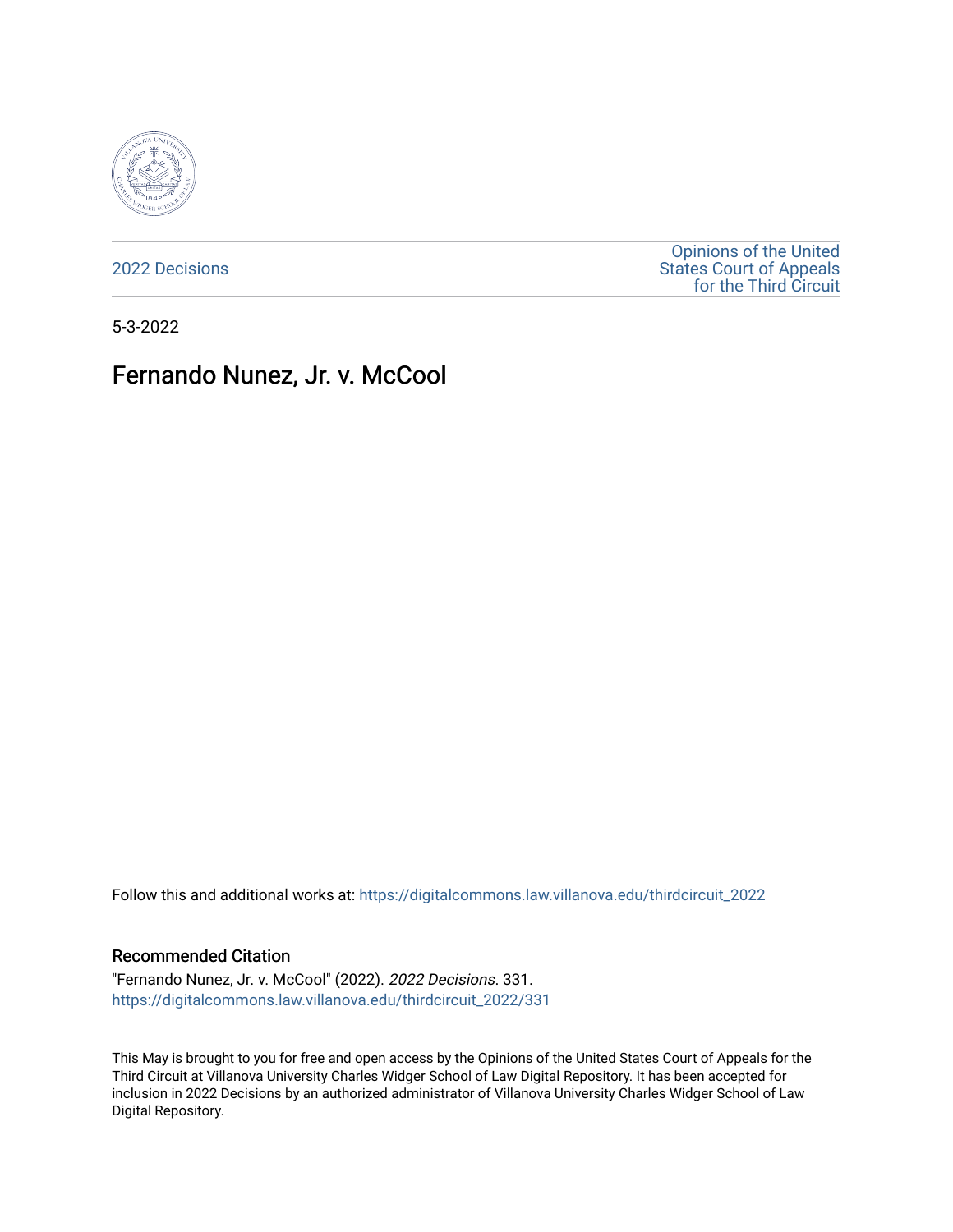## **DLD-105 NOT PRECEDENTIAL**

# UNITED STATES COURT OF APPEALS FOR THE THIRD CIRCUIT

\_\_\_\_\_\_\_\_\_\_\_

No. 21-3321 \_\_\_\_\_\_\_\_\_\_\_

FERNANDO NUNEZ, JR., Appellant

v.

SGT. MCCOOL \_\_\_\_\_\_\_\_\_\_\_\_\_\_\_\_\_\_\_\_\_\_\_\_\_\_\_\_\_\_\_\_\_\_\_\_

On Appeal from the United States District Court for the Western District of Pennsylvania (D.C. Civil Action No. 3:20-cv-00226) District Judge: Honorable Lisa P. Lenihan

\_\_\_\_\_\_\_\_\_\_\_\_\_\_\_\_\_\_\_\_\_\_\_\_\_\_\_\_\_\_\_\_\_\_\_\_

Submitted for Possible Dismissal Pursuant to 28 U.S.C. § 1915(e)(2)(B) or Summary Action Pursuant to Third Circuit LAR 27.4 and I.O.P. 10.6 March 17, 2022

Before: KRAUSE, MATEY and PHIPPS, Circuit Judges

(Opinion file: May 3, 2022) \_\_\_\_\_\_\_\_\_

> OPINION\* \_\_\_\_\_\_\_\_\_

PER CURIAM

<sup>\*</sup> This disposition is not an opinion of the full Court and pursuant to I.O.P. 5.7 does not constitute binding precedent.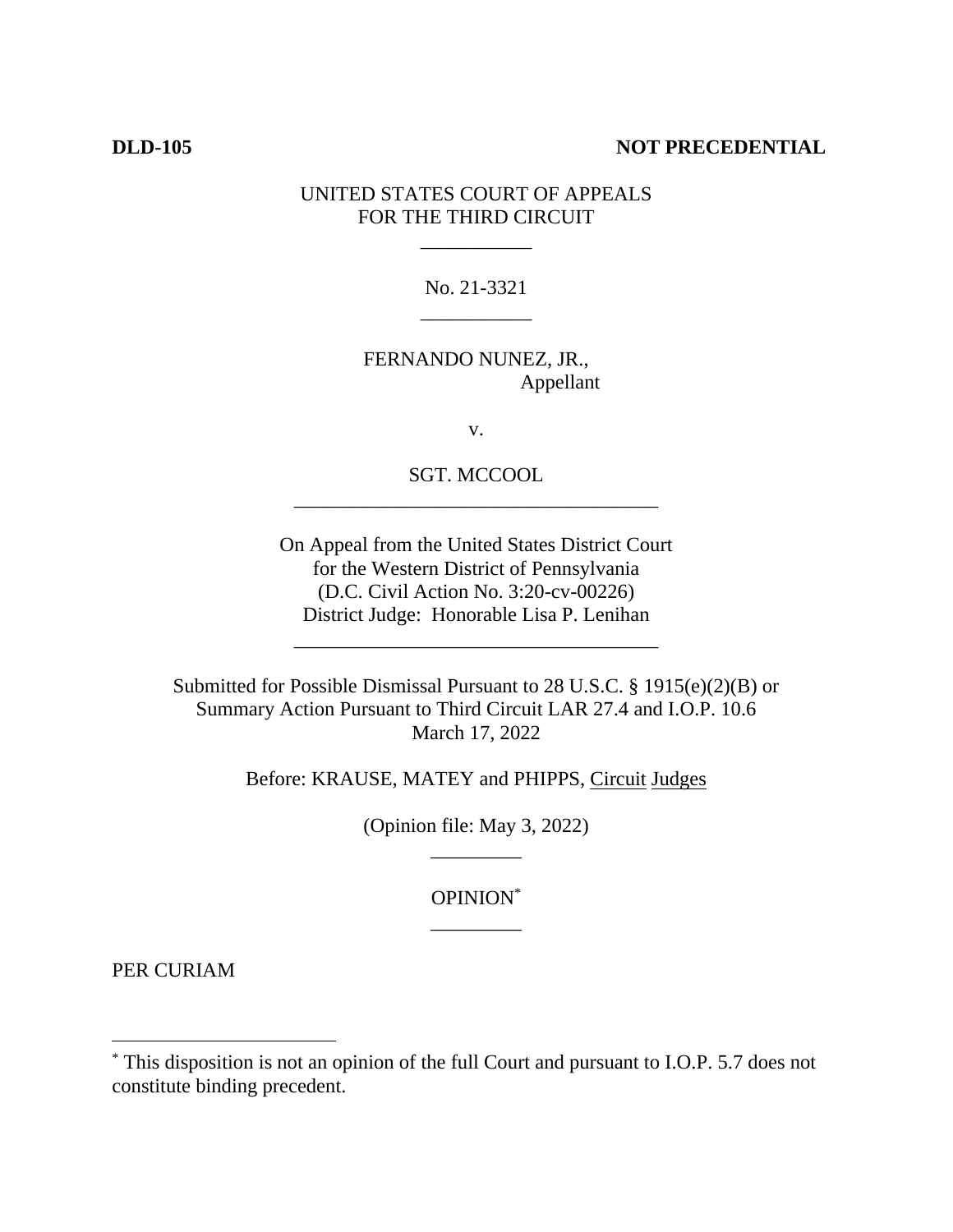Fernando Nunez, Jr., an inmate proceeding pro se and in forma pauperis, appeals from the District Court's order granting summary judgment to Sergeant McCool. For the reasons that follow, we will summarily affirm.

I.

Nunez is a prisoner in the Pennsylvania Department of Corrections who, in 2020, was transferred from State Correctional Institution – Somerset ("SCI Somerset") to State Correctional Institution – Mahoney ("SCI Mahoney"). As a part of his transfer, Nunez's belongings were packed and inventoried. Nunez alleged that, during the inventory of his belongings, Sergeant McCool, who was a property sergeant at SCI Somerset, learned that he had filed multiple lawsuits against other DOC employees and, in retaliation, damaged his television and invented a fake property weight that required Nunez to pay to ship some of his belongings to SCI Mahoney.

Nunez filed a civil rights complaint alleging a violation of his First Amendment rights. See Compl., District Ct. ECF No. 1-1. McCool removed the action to the United States District Court for the Western District of Pennsylvania and subsequently filed a motion for summary judgment. See District Ct. ECF Nos. 10, 13. The District Court granted summary judgment in McCool's favor, concluding that, while Nunez presented a prima facie case of retaliation related to the shipment of his property, McCool ultimately proved that he would have required Nunez to ship some of his belongings absent his knowledge of the lawsuits. The District Court concluded further that Nunez's bare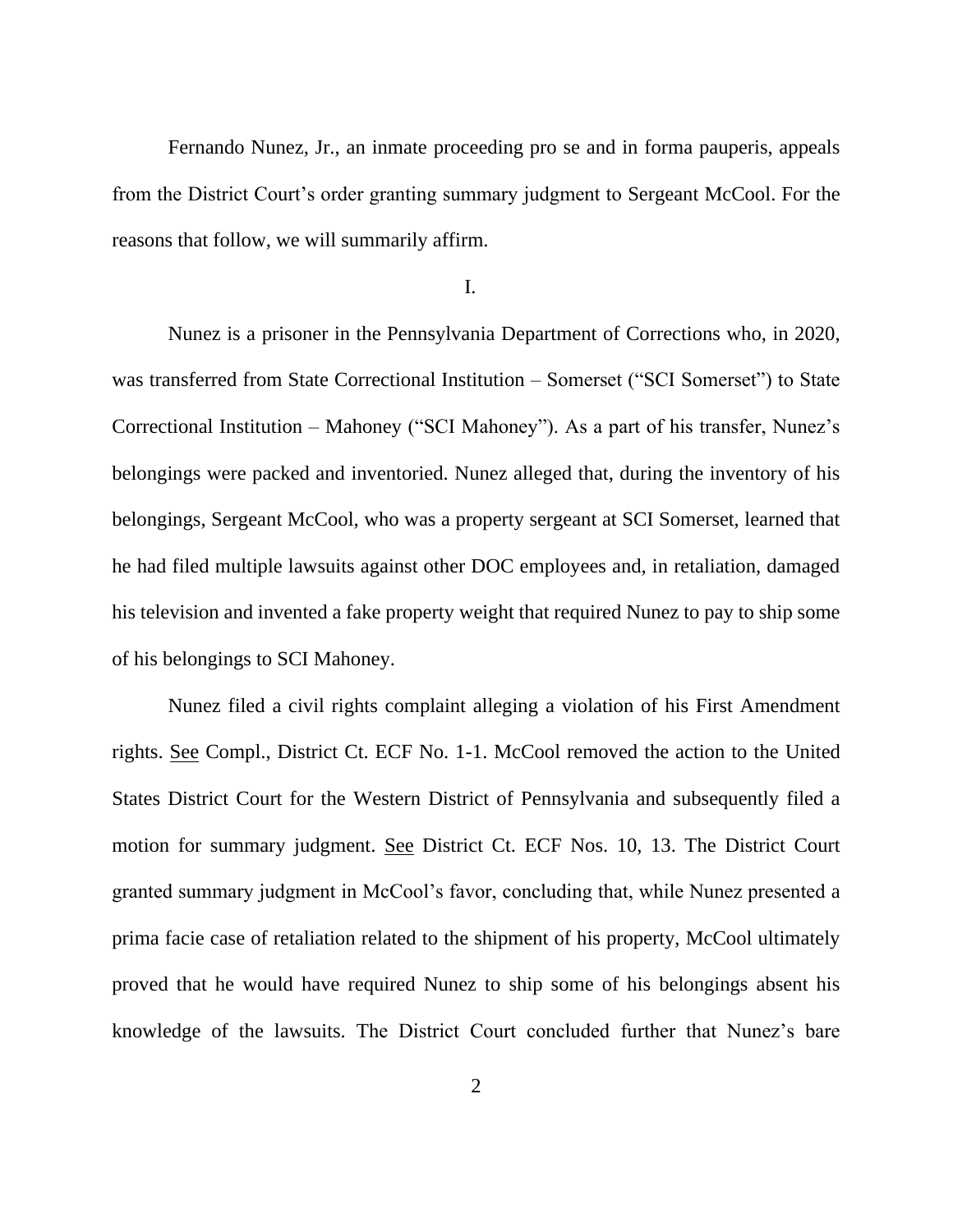assertions about damage to his television were insufficient to survive summary judgment. See District Ct. ECF No. 18.

Nunez filed a motion for reconsideration, which was denied. See District Ct. ECF Nos. 20, 21, and 22. He now appeals.

### II.

We have jurisdiction pursuant to 28 U.S.C. § 1291. Because Nunez's motion for reconsideration was timely filed,<sup>1</sup> his appeal from the denial of his motion for reconsideration "brings up the underlying judgment for review," so we will review the District Court's summary judgment order as well as its order denying the motion for reconsideration. McAlister v. Sentry Ins. Co., 958 F.2d 550, 553 (3d Cir. 1992). We review the District Court's grant of a motion for summary judgment de novo. Dondero v. Lower Milford Twp., 5 F.4th 355, 358 (3d Cir. 2021). Summary judgment is appropriate "if the movant shows that there is no genuine dispute as to any material fact and the movant is entitled to judgment as a matter of law." Fed. R. Civ. P. 56(a). We review the denial of a motion for reconsideration for an abuse of discretion. Max's Seafood Cafe ex rel. Lou-Ann, Inc. v. Quinteros, 176 F.3d 669, 673 (3d Cir. 1999).

<sup>&</sup>lt;sup>1</sup> While Nunez's motion for reconsideration was not docketed until December 2, 2021 more than 28 days after the November 2, 2021 order granting summary disposition—it appears to have been timely filed pursuant to the prison-mailbox rule, as it was dated November 21, 2021 and postmarked November 24, 2021. See Fed. R. Civ. P. 59(e); Fed. R. App. P. 4(c); Baker v. United States, 670 F.3d 448, 451 (3d Cir. 2012) (presuming that the incarcerated appellant filed his motions on the date that he executed them).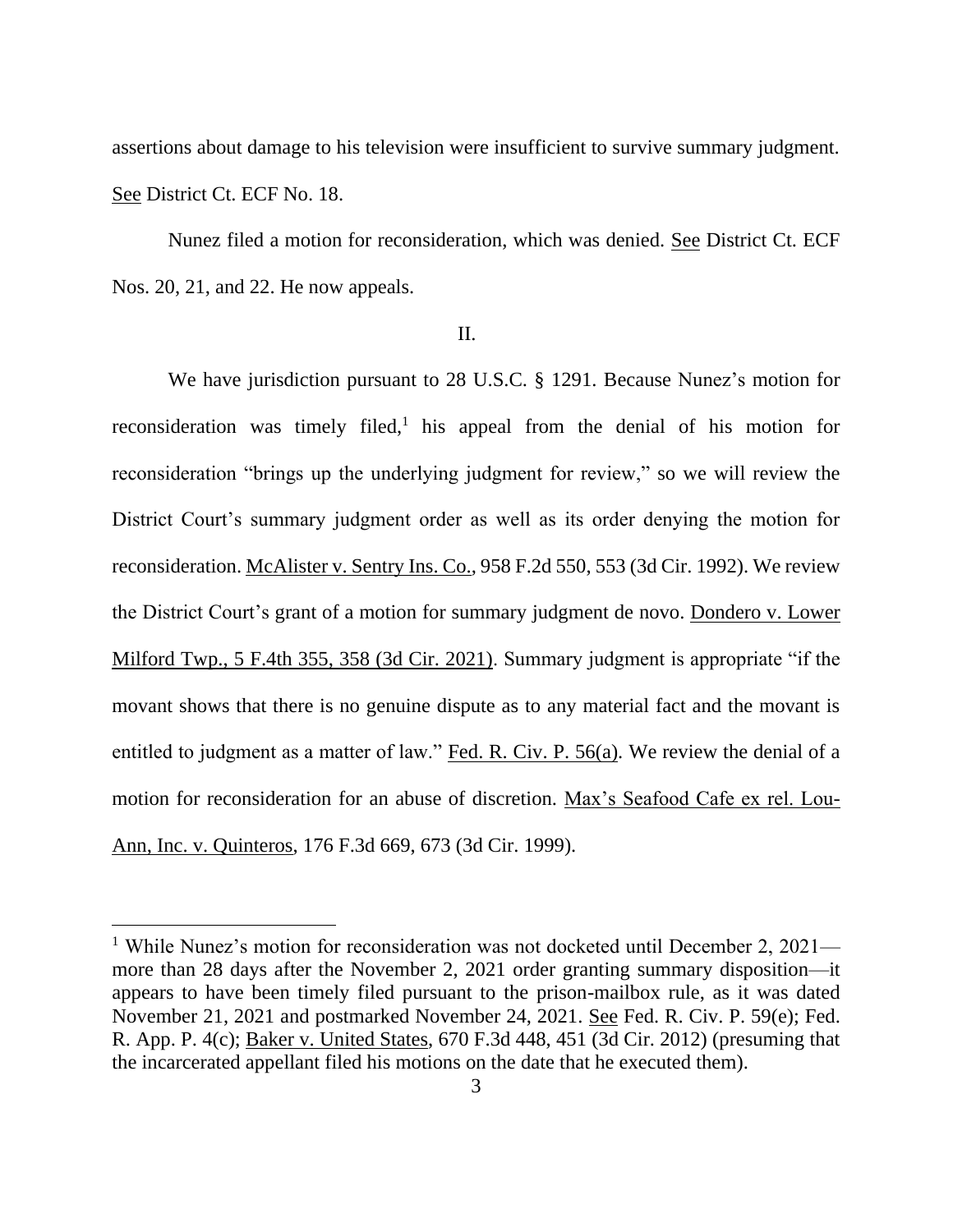III.

In order to establish a First Amendment retaliation claim, Nunez must show that "(1) his conduct was constitutionally protected; (2) he suffered an adverse action at the hands of prison officials; and (3) his constitutionally protected conduct was a substantial or motivating factor" in the prison official's conduct. Watson v. Rozum, 834 F.3d 417, 422 (3d Cir. 2016). Because motivation is almost never subject to proof by direct evidence, Nunez may rely on circumstantial evidence to prove a retaliatory motive, and he "can satisfy his burden with evidence of either (1) an unusually suggestive temporal proximity between the protected activity and the allegedly retaliatory action, or (2) a pattern of antagonism coupled with timing that suggests a causal link." Id*.* If Nunez establishes a prima facie retaliation claim, "prison officials may still prevail if they establish that they would have made the same decision absent the protected conduct for reasons reasonably related to a legitimate penological interest." Id. (quotation marks and citation omitted).

Nunez has likely made a prima facie retaliation claim. First, there is no dispute that Nunez's lawsuits qualify as constitutionally protected conduct. See Anderson v. Davila, 125 F.3d 148, 161 (3d Cir. 1997). Next, the record reflects that, at least partly because of the quantity of legal paperwork he wanted to transfer, Nunez was made to choose between paying for the shipment of some of his belongings or having his excess property destroyed. This could constitute an "adverse action" because an inability to access necessary legal documents could deter a person of reasonable firmness from exercising their right to access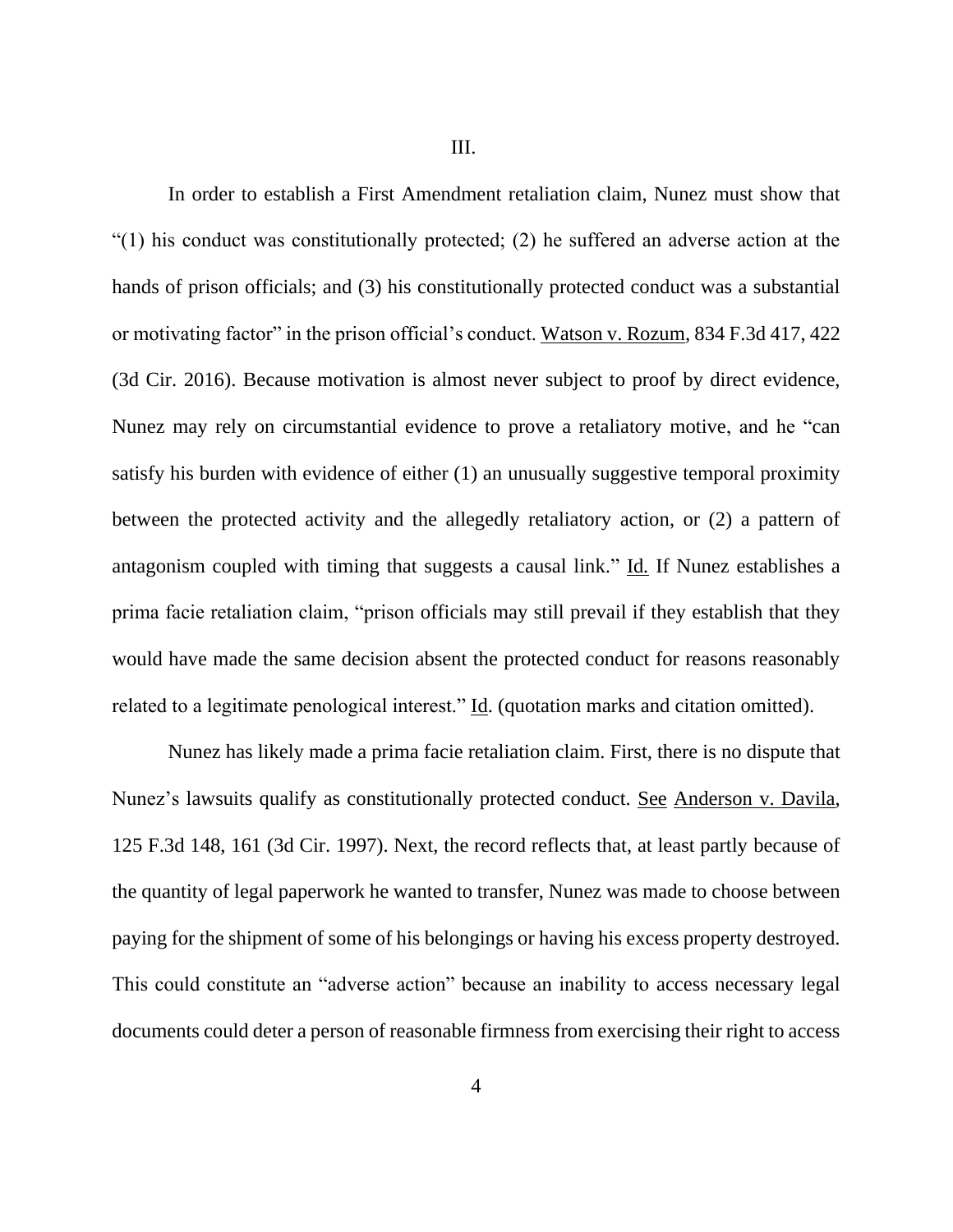the courts. Finally, according to Nunez, McCool commented on the lawsuits immediately before telling him that he could not bring his property—including multiple boxes of legal paperwork related to the lawsuits—on the DOC bus. Thus, there was an unusually suggestive temporal proximity between McCool learning about his constitutionally protected conduct and the allegedly retaliatory action.

However, even if Nunez has established a prima facia retaliation claim, summary judgment was properly granted in McCool's favor. McCool presented evidence of a DOC practice or policy limiting the amount of inmate property that may be loaded onto a DOC bus for the safety of staff tasked with lifting the property and to protect the property from damage.<sup>2</sup> McCool established that he would have made the same decision about the shipment of Nunez's property, regardless of his knowledge of the lawsuits, because that outcome was required by the practice or policy.<sup>3</sup>

As for the damage to his television, we agree with the District Court's conclusion that Nunez's unsupported assertions were insufficient to create a material question of fact. See Jones v. United Parcel Serv., 214 F.3d 402, 407 (3d Cir. 2000) (noting that, "[a]t summary judgment, a plaintiff cannot rely on unsupported allegations, but must go beyond

<sup>&</sup>lt;sup>2</sup> See Decl. of Def., District Ct. ECF No. 12-1; Grievances, District Ct. ECF No. 12-2; DC-ADM 815 Policy, District Ct. ECF No. 12-3, p 13.

<sup>&</sup>lt;sup>3</sup> Nunez disputes the existence of any weight limit and argues that the District Court impermissibly construed the facts in favor of McCool when ruling on the motion for summary judgment. Nunez provides no support for his assertions, which, without more, are inadequate to create a material question of fact precluding summary judgment. See Quiroga v. Hasbro, Inc., 934 F.2d 497, 500 (3d Cir. 1991).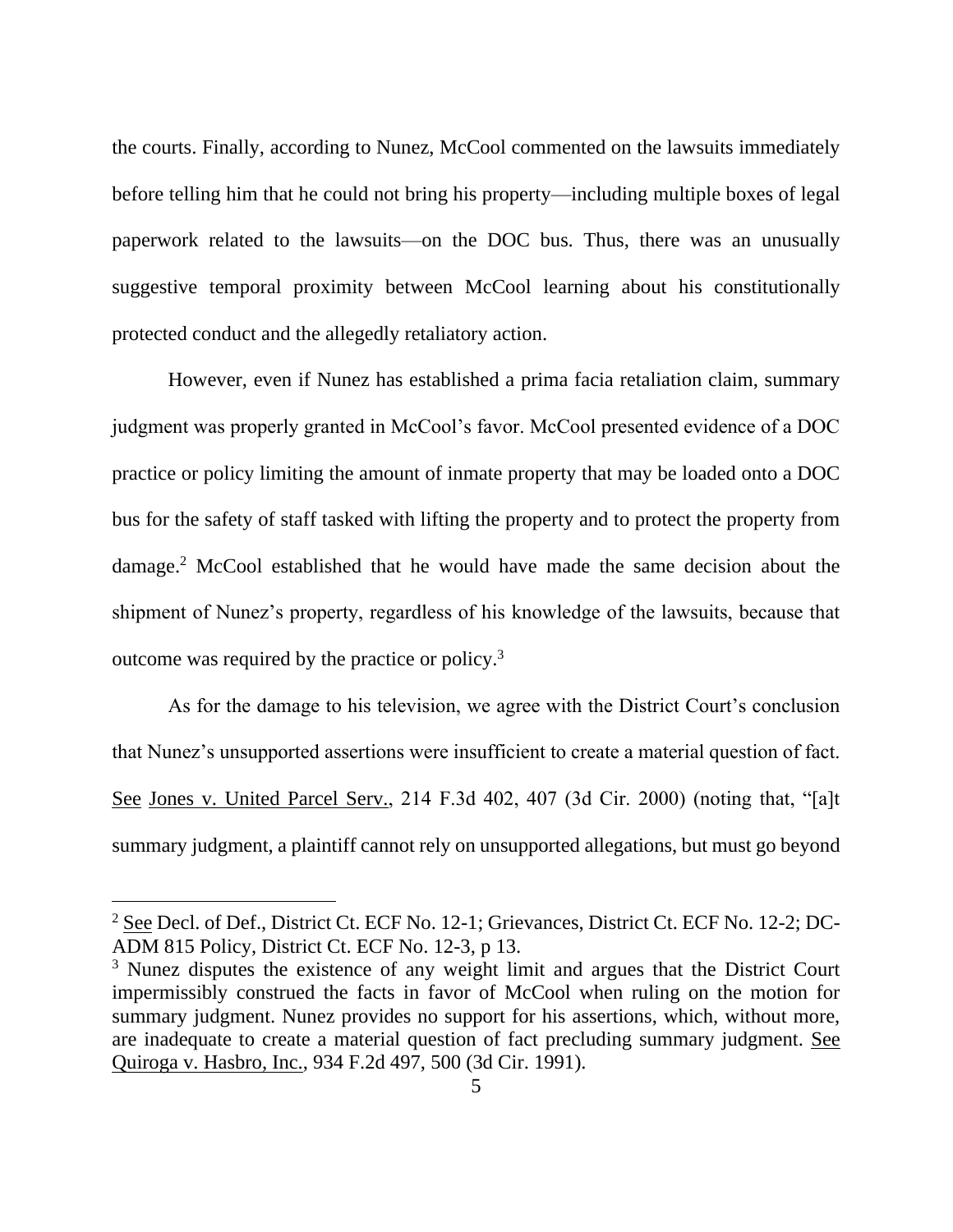pleadings and provide some evidence that would show that there exists a genuine issue for trial").<sup>4</sup> We therefore agree with the District Court's decision to grant summary judgment to McCool.

Finally, the District Court did not abuse its discretion in denying reconsideration. "The purpose of a motion for reconsideration is to correct manifest errors of law or fact or to present newly discovered evidence," and a proper motion for reconsideration "must rely on one of three grounds: (1) an intervening change in controlling law; (2) the availability of new evidence; or (3) the need to correct clear error of law or prevent manifest injustice." Lazaridis v. Wehmer, 591 F.3d 666, 669 (3d Cir. 2010). Nunez's motion for reconsideration merely advanced the same arguments that were in his complaint and response to McCool's motion for summary judgment. Because this is not a proper basis for reconsideration, the District Court appropriately denied the motion.

IV.

<sup>4</sup> Nunez argues that the District Court failed to consider the statements contained in his declaration that he returned to the property room and found that his television had been removed from its box and had "water visibly seeping out of its backside." Nunez averred that, when he confronted McCool, McCool indicated that he spilled some water on the television when he was recording the identification number, but it still worked. See Decl. of Nunez, District Ct. ECF No. 15-1, p 4. Nunez did not assert that he actually saw McCool spill water on the television or present anything beyond his own suspicions to suggest that the damage was intentionally caused. Even construed in Nunez's favor, the facts contained in his declaration do not establish "adverse action," particularly considering that the DOC ultimately reimbursed Nunez for the cost of the television. See District Ct. ECF Nos. 12-2 and 12-4.